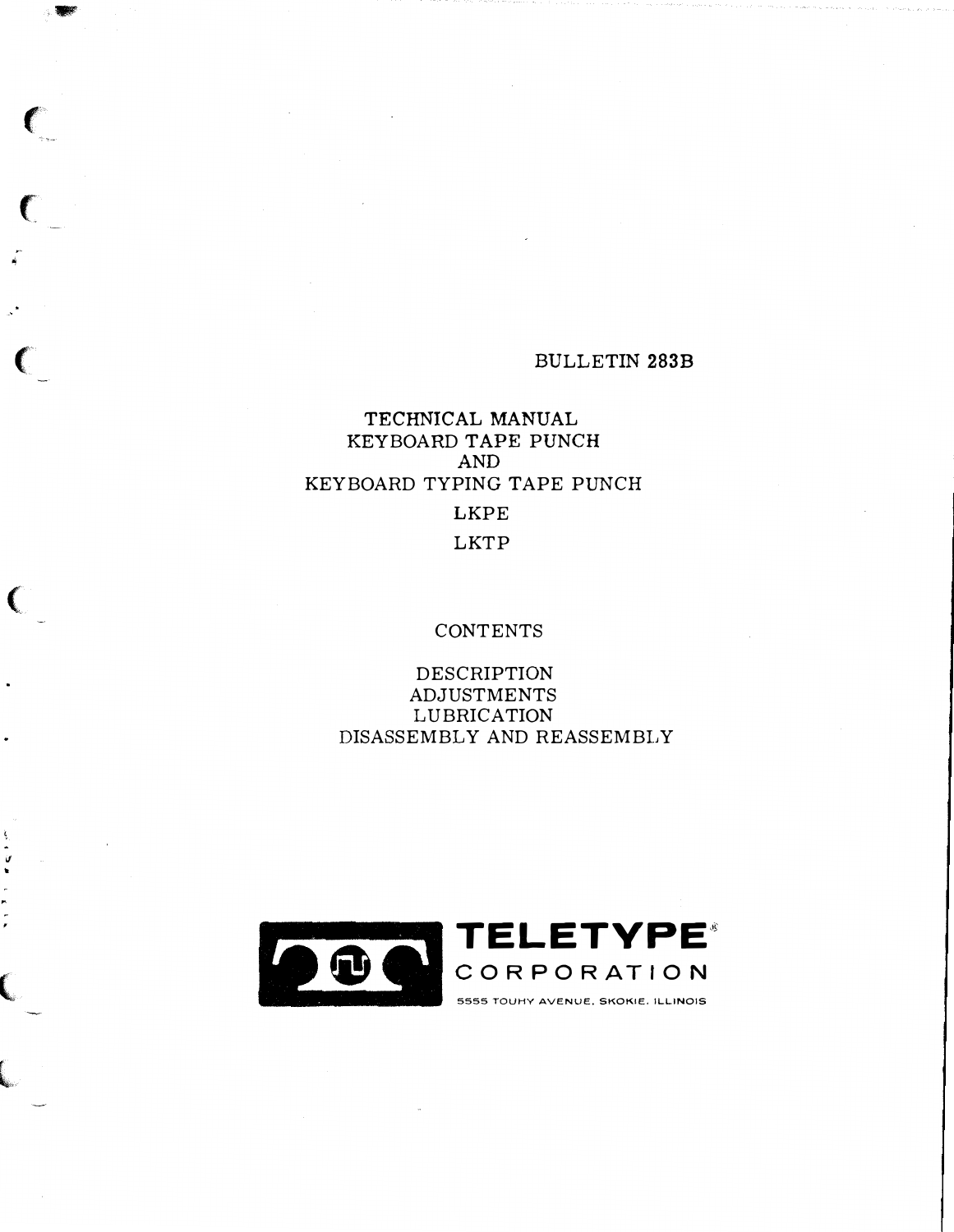#### INTRODUCTION

J,

 $\bigl(\begin{smallmatrix} \cdot \end{smallmatrix}$ 

and the state of the state of the state of

(-

Bulletin 283B is a technical manual that provides general and specific technical information about the Keyboard Tape Punch and the Keyboard Typing Tape Punch.

The Bulletin is made up of a group of appropriate independent sections. The sections are complete within themselves; they are separately identified by title and section number and the pages of each section are numbered consecutively, independent of other sections.

The identifying number of a section, a 9- digit number, appears at the top of each page of the section, in the left corner of left-hand pages and the right corner of right-hand pages. The sections are placed in the manual in ascending numerical order.

To locate specific information refer to the table of contents on the following page. Find the name of the involved component in column one and the title of the section in column two. The correct 9- digit section number will then be found in column three. Turn to page one of the section indicated where the contents of that section will be found (except where a section is small and does not require a listing of contents).

283B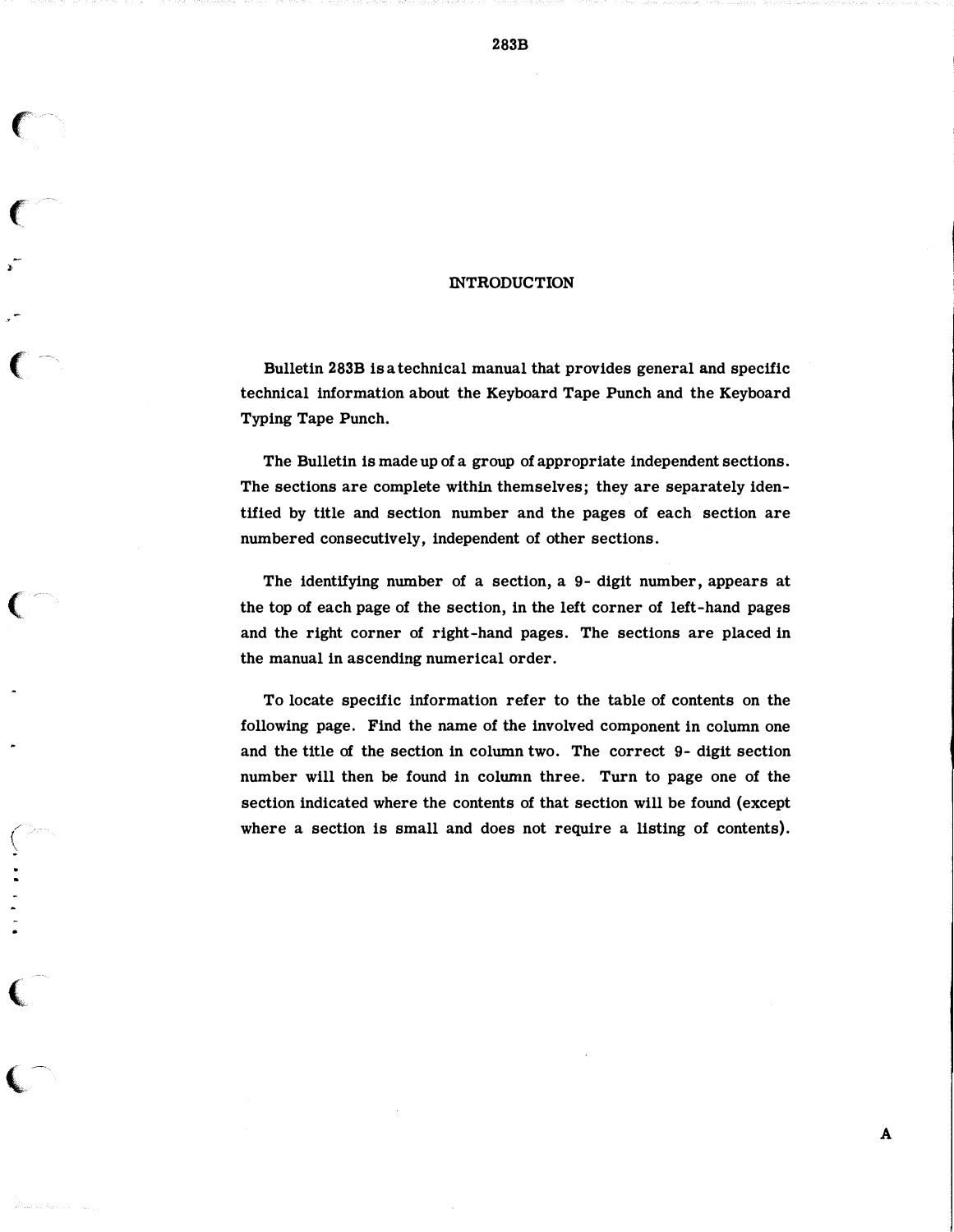

KEYBOARD TYPING TAPE PUNCH